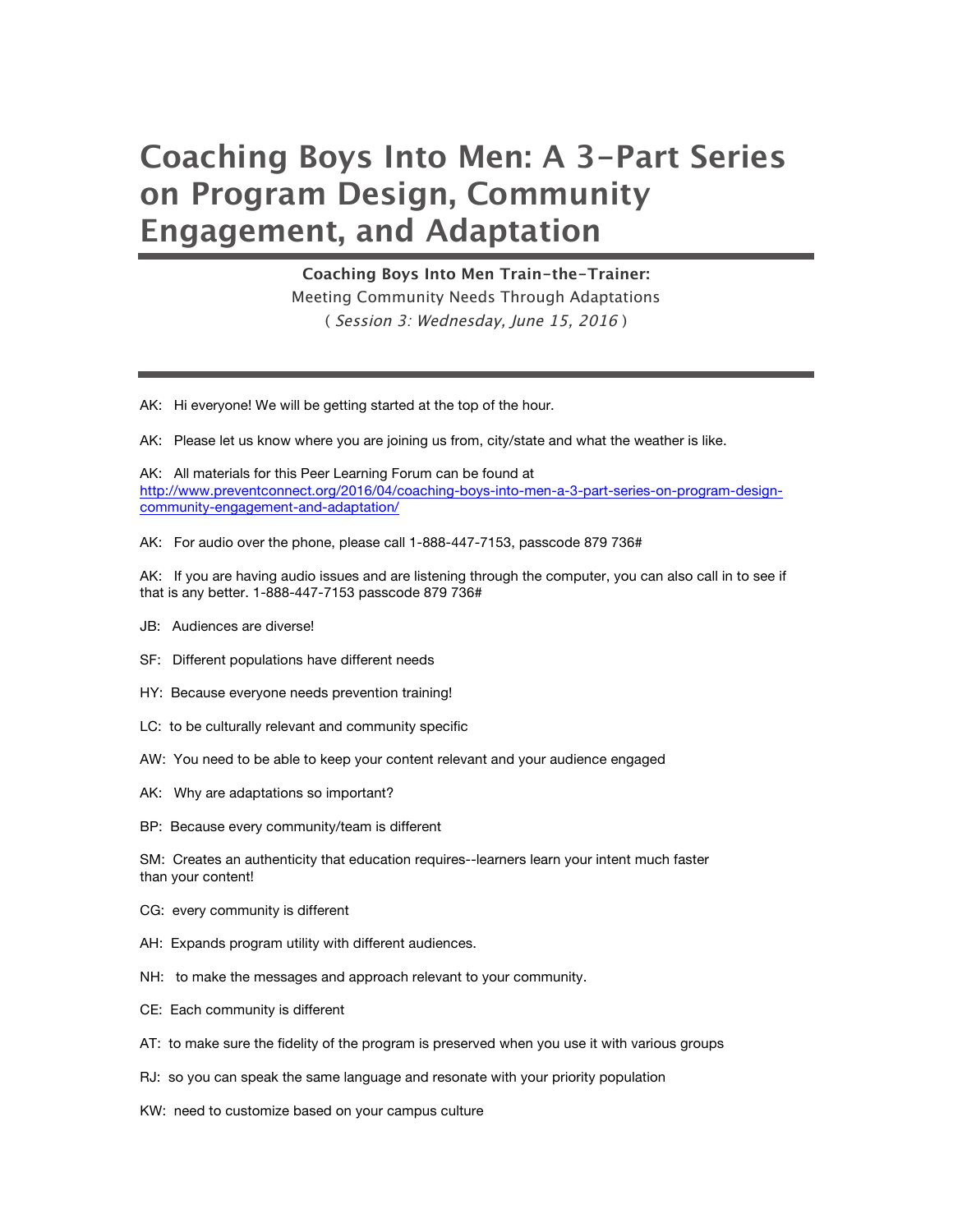- AS: engagement is so very important
- CB: Makes it more relatable to your community
- MT: relatable to create connection and personalize importance

EV: Everyone's community and audience is different and adaptations are important for relevance to your target audience

- AH: There's no "one size fits all" approach or program.
- AK: For audio over the phone, please call 1-888-447-7153, passcode 879 736#

TR: TR: - Domestic Violence Advocate--Banning, CA Morongo Band of Mission Indians Tribal Social **Services** 

AK: You can find the recordings for sessions 1 and 2 here: http://www.preventconnect.org/2016/04/coaching-boys-into-men-a-3-part-series-on-program-designcommunity-engagement-and-adaptation/

- AK: What adaptations will you be looking to do?
- SF: age middle school
- HY: to College Greek life and athletes
- AT: juvenile detention
- BP: Mainly Hispanic students
- LBW: college
- KL: Female and native students
- RH: High Schools
- LD: Faith-based schools and communities
- DS: girls, community sports teams, colleges, middle school
- CG: college
- NH: Cultural nuances.
- AH: grades 6 through 16
- KM: Rural communities
- SM: Youth centers, fraternities, and college-HS mentoring
- RH: treatment facilities
- AW: We are starting with pilot in rural community high school but another possible adaptation would be Marching Band
- AS: girl sports
- PC: Rural school. Juvenile Courts. Community level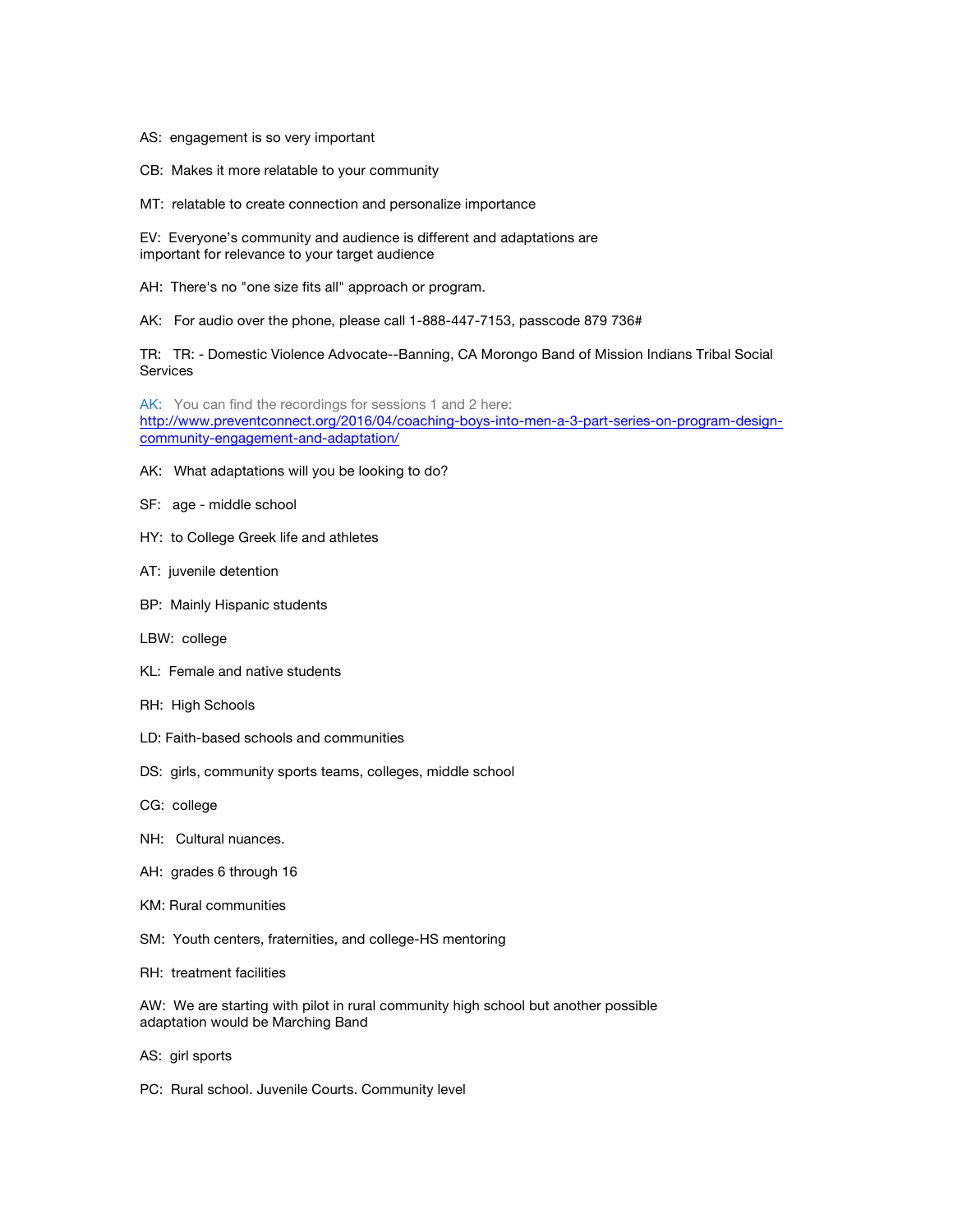- KR: Correctional Institution
- SG: cultural shifts and youth
- EV: High school
- LG: with rural, isolated communities,
- NH: Co-ed environment?
- SG: aboriginal
- SG: non-sports environment
- MA: Catholic boys high school

LC: Do you have recommendations for how large of a group these lessons should be conducted with, for example having all freshmen, JV, and varsity football athletes meet together vs. separately? I imagine it would be most effective by team.

DS: audio is now cutting in and out.

MA: I've downloaded the Coaches Kit and other resources from CoachesCorner.org (the store), but some of the graphics/resources you're referring to don't seem to be in there. Does Coaches Corner have the most updated items?

- AK: @Michael, we will clarify that for you!
- ML: Cannot hear speaker
- MA: Thanks Ash!

SM: Unless you plan on using phone to ask questions, I would suggest switching to computer audio if you can, that way you can turn it up much louder

DS: Glad it will be clarified because I have been looking since 1st session and can't find resources mentioned.

AK: For audio over the phone, please call 1-888-447-7153, passcode 879 736#

MS: You also have to keep in mind that interactive discussions can be more challenging to have with a very big group.

SG: Thanks for the clarification WRT the need for the team aspect of the program.

JB: Audio was good over the computer till just a few minutes ago, now Yesenia sounds like she is down in a well. I'll switch to audio but wanted you to know.

AK: Thanks for letting us know Julie

AW: discussion is important to the process

JG: Foul

- NH: Discussions enhances self-discovery.
- HY: consistency is really important for messages to stick

JM: More effective with peer-to-peer discussion, versus being lectured to.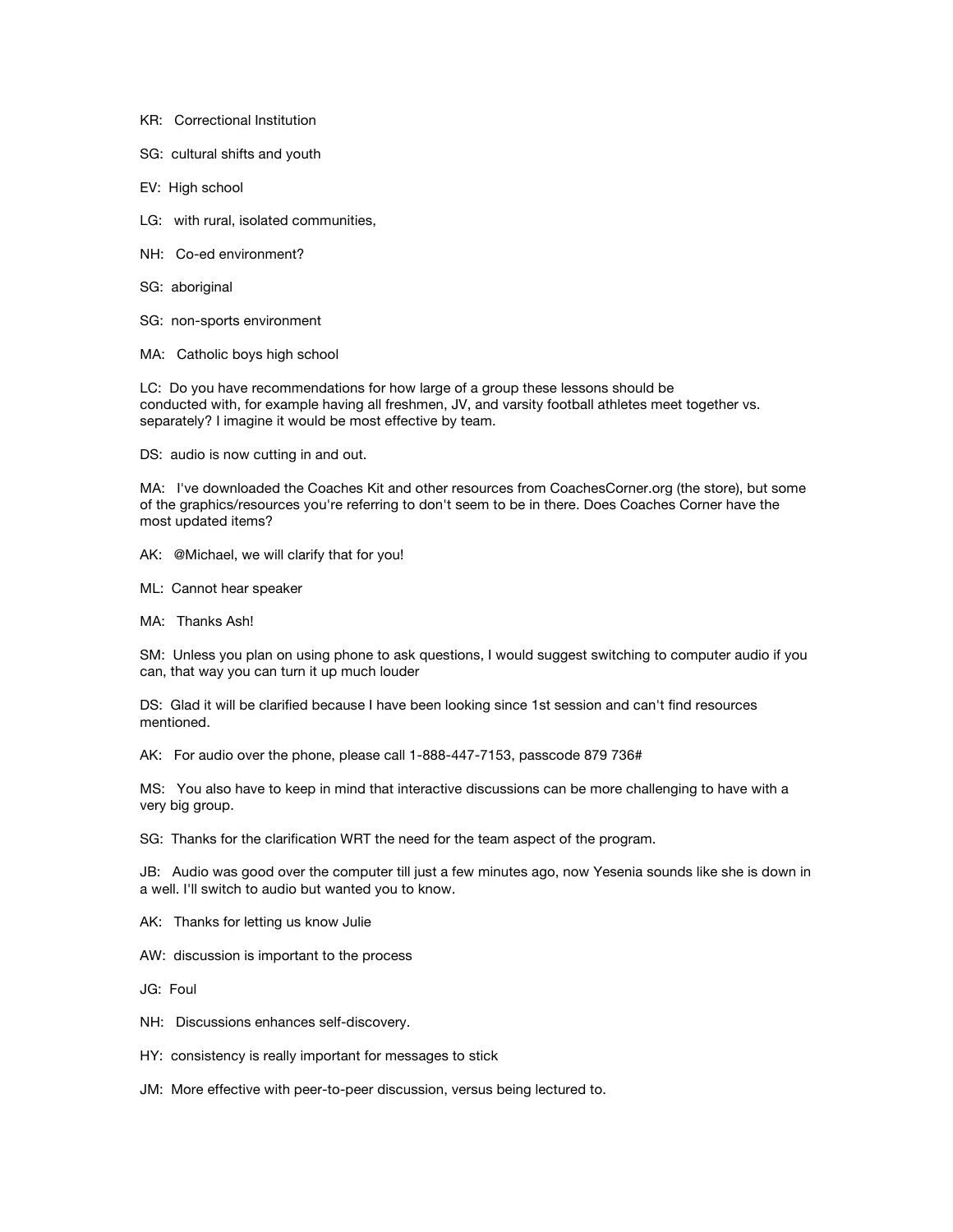SM: It's important to be consistent with your strategies!

DS: lecture not interactive

AT: Need the chance for discussion in case there are any questions

HY: lack of consistency sends the message that its not important

LW: engaging and interactive for athletes

SM: Have to be learning centered not teacher centered

JM: Personal story brings it home to kids and he's sticking with the point of hte lesson.

DS: fits with how of delivery - personal stories and real life examples are good

SM: Foul: While it is contextualizing and affective, it's not appropriate to be personal in your stories because it makes it difficult to engage with a personally with discussion.

RH: Providing a personal experience as an example

JG: Fair, he is tying in a personal connection with message being taught.

LG: Personal examples are so powerful; they build that relationship and vulnerability

MM: The personal story allows the coach to be real and relatable to the boys.

AW: builds trust to share personal stories as long as relevant and appropriate

LC: personal examples help to make this a relatable and real conversation and not just hypothetical. As long as it's a discussion and not all about the coach's experience, this can build connection and trust.

DS: the key is not to spend too much time on the personal - it's an anchor to help with the message

SM: I hear that. In my training with SV, we try to keep ourselves out of the narrative, but I can hear the difference. It seems like a fine line, too.

DS: Is anyone else having trouble hearing now? I can't switch to phone line... :(

NH: Have you any experience with using "veteran" athletes co-presenting?

DS: our schools have success doing just that.

AK: @Denise audio is still streaming. You can get the closed captioning stream up in the right hand corner.

DS: the schools are in Pittsburgh

DS: Got it Ashleigh, thanks!

RH: Can you send out all 3 people to participants after the webinar?

AK: @Rebecca, the link in the follow up email will take you to where you can get all materials for the 3 sessions

AK: They are available here: http://www.preventconnect.org/2016/04/coaching-boys-into-men-a-3-partseries-on-program-design-community-engagement-and-adaptation/

RH: Thank you!